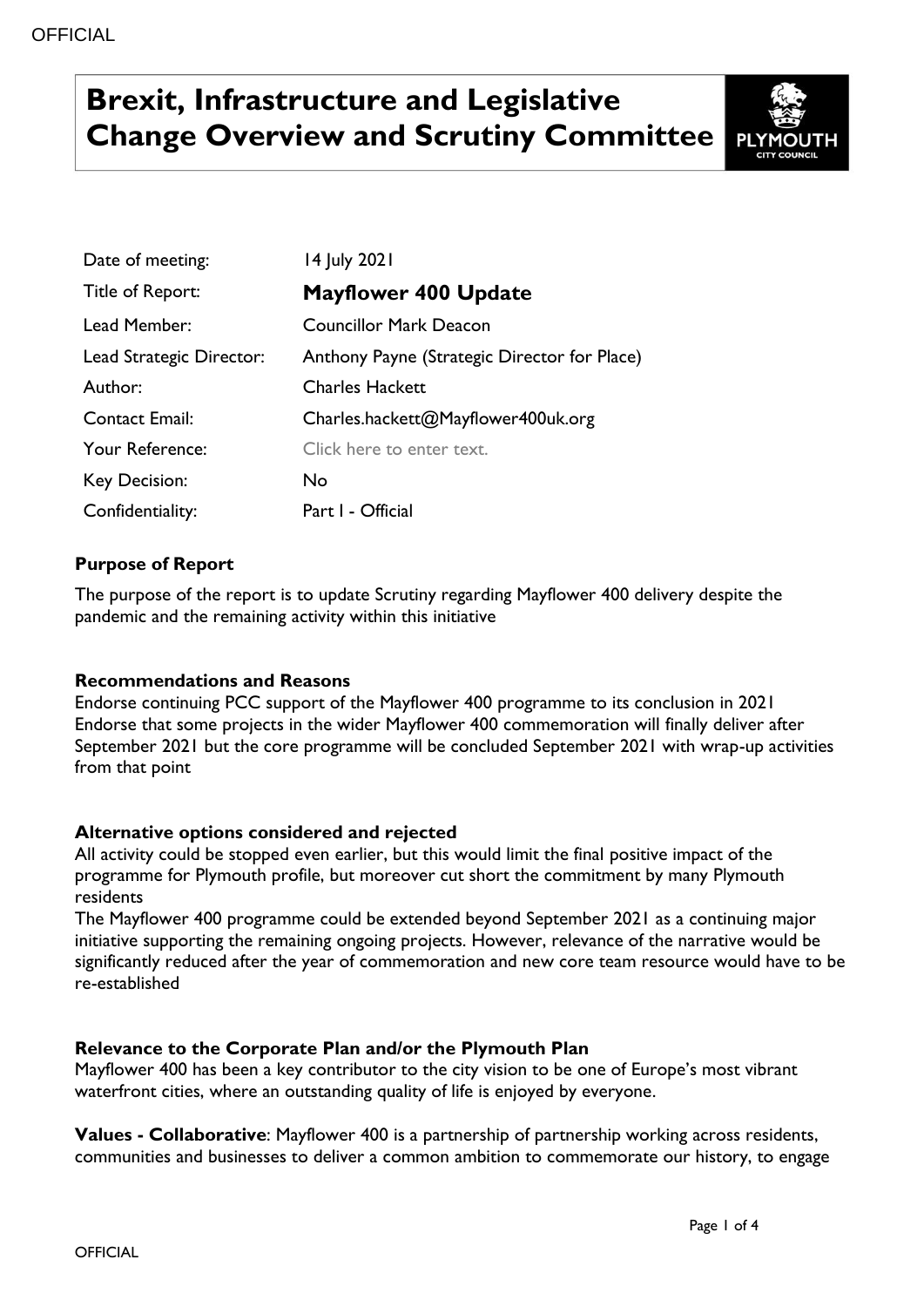and take part locally, to showcase Plymouth nationally and internationally, and to provide an exciting heritage and cultural programme

### **Priorities – Unlocking the city's potential as An Exciting, Cultural & Creative Place**:

Mayflower 400 has provided narrative, focus and investment basis over a period of years for a major cultural infrastructure, or a programme of exciting cultural and heritage activities, for collaboration and investment into the creative sector. It has also been a key way to position the city locally, nationally and internationally as such, with high profile projects getting coverage worldwide. Mayflower 400 has provided a platform for the subsequent creation of the Culture Plan and Visitor Strategy that provide the direction for these sectors through the next 10 years

### **Priorities – Caring for people and communities through A Friendly Welcoming City**:

Mayflower 400 has provided training for service sector and taxi drivers, established and supported a new volunteers scheme, increased bookability and tour guiding for visitor. Through Community Sparks fund projects, Mayflower 400 has supported different communities across geographies and communities of identity and interested, and provides training to residents and volunteers to further support Plymouth being a welcoming city

Mayflower 400 has provided Value for Money by leveraging in significant commercial and grant fund providing a high return on PCC initial seed investment

Mayflower 400 has championed Plymouth locally, nationally and internationally through stakeholder engagement, media engagement and extensive coverage, and international and national visitor marketing

#### **Implications for the Medium Term Financial Plan and Resource Implications:**

The Council committed the following funding to Mayflower:

- £2.25m revenue funding
- £5m for capital projects
- £1.5 for public realm activity

This funding is already incorporated within the Medium Term Financial Plan. Capital programmes have almost all been completed with a small remaining amount in summer 2021 for remaining public realm improvements. The revenue funding has been drawn down from 2015-2021 to cover core programme costs and activities and provide match for successful grant funding (see Appendix A). As the Mayflower 400 programme closes in 2021 and remaining minority of project cost are covered, no further resources are requested through this report

#### **Carbon Footprint (Environmental) Implications:**

Many of the Mayflower 400 events and activities are not delivered directly by PCC. As part of standard agreements with funded delivery partners and partners to which Mayflower 400 branding has been granted, alignment with Plymouth plan for plastics has been stipulated

#### **Other Implications: e.g. Health and Safety, Risk Management, Child Poverty:**

*\* When considering these proposals members have a responsibility to ensure they give due regard to the Council's duty to promote equality of opportunity, eliminate unlawful discrimination and promote good relations between people who share protected characteristics under the Equalities Act and those who do not.*

Participation in the volunteering programme, Mayflower Makers, has been open to all. The Volunteer Manager is experienced in managing volunteers and has established policy and handbook.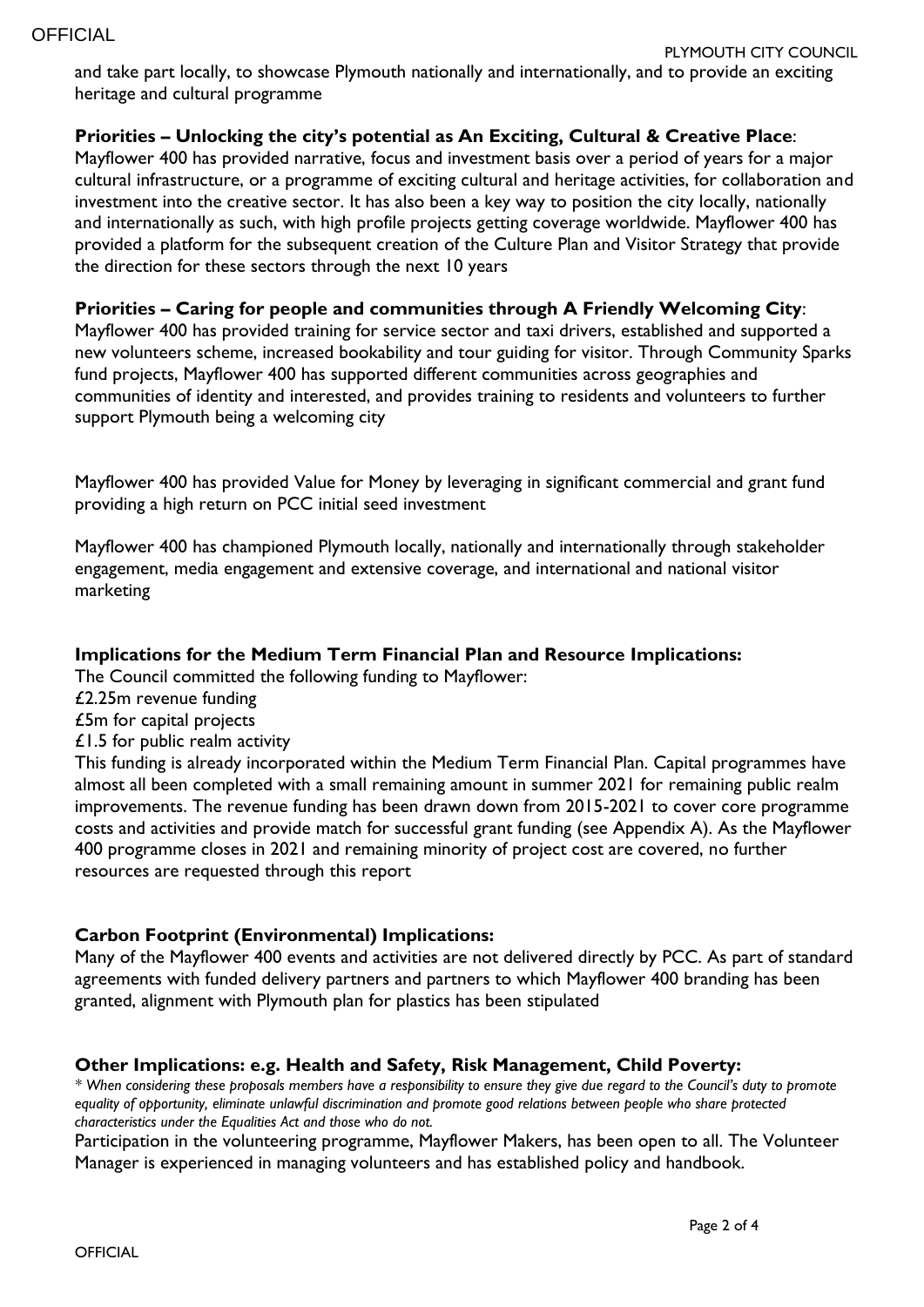Training on diversity and inclusion has been completed by the Mayflower 400 team and is being rolled out across volunteers and partners

The Mayflower 400 Community Sparks programme specifically considers and aims for a wide and diverse range of projects and communities, to ensure all communities of identify or interest have equal opportunity to take part in the Mayflower 400 commemoration programme. Similarly, other parts of the community programmes (schools, sport) include activities that can broadly be accessed The Mayflower 400 Cultural programme includes a diverse range of content and producers, is informed by relevant consultants on diversity and historic issues, and has high input and involvement from Wampanoag Native American partners.

### **Appendices**

*\*Add rows as required to box below*

|   | <b>Ref. Title of Appendix</b>                | <b>Exemption Paragraph Number</b> (if applicable)<br>If some/all of the information is confidential, you must indicate<br>why it is not for publication by virtue of Part 1 of Schedule 12A<br>of the Local Government Act 1972 by ticking the relevant box. |  |  |  |  |   |  |  |  |
|---|----------------------------------------------|--------------------------------------------------------------------------------------------------------------------------------------------------------------------------------------------------------------------------------------------------------------|--|--|--|--|---|--|--|--|
|   |                                              |                                                                                                                                                                                                                                                              |  |  |  |  | Õ |  |  |  |
| A | Briefing report Mayflower 400                |                                                                                                                                                                                                                                                              |  |  |  |  |   |  |  |  |
| B | Mayflower 400 Interim Evaluation, pub Jan'21 |                                                                                                                                                                                                                                                              |  |  |  |  |   |  |  |  |

## **Background papers:**

*\*Add rows as required to box below*

*Please list all unpublished, background papers relevant to the decision in the table below. Background papers are unpublished works, relied on to a material extent in preparing the report, which disclose facts or matters on which the report or an important part of the work is based.*

| Title of any background paper(s) | <b>Exemption Paragraph Number</b> (if applicable)                                                                                                                                                       |  |  |  |  |  |  |  |  |  |
|----------------------------------|---------------------------------------------------------------------------------------------------------------------------------------------------------------------------------------------------------|--|--|--|--|--|--|--|--|--|
|                                  | If some/all of the information is confidential, you must indicate why it<br>is not for publication by virtue of Part 1 of Schedule 12A of the Local<br>Government Act 1972 by ticking the relevant box. |  |  |  |  |  |  |  |  |  |
|                                  |                                                                                                                                                                                                         |  |  |  |  |  |  |  |  |  |
|                                  |                                                                                                                                                                                                         |  |  |  |  |  |  |  |  |  |
|                                  |                                                                                                                                                                                                         |  |  |  |  |  |  |  |  |  |

## **Sign off:**

| Fin                                                                 | pl.21.<br>22.4<br>4 | Leg | MS/2<br>/02.0<br>7.21 | Mon<br>Off | <b>Click</b><br>here<br>to<br>enter<br>text. | <b>HR</b> | <b>Click</b><br>here<br>to<br>enter<br>text. | Asset<br>S | <b>Click</b><br>here<br>to<br>enter<br>text. | Strat<br>Proc | Click here<br>to enter<br>text. |
|---------------------------------------------------------------------|---------------------|-----|-----------------------|------------|----------------------------------------------|-----------|----------------------------------------------|------------|----------------------------------------------|---------------|---------------------------------|
| Originating Senior Leadership Team member: David Draffan            |                     |     |                       |            |                                              |           |                                              |            |                                              |               |                                 |
| Please confirm the Strategic Director(s) has agreed the report? Yes |                     |     |                       |            |                                              |           |                                              |            |                                              |               |                                 |
| Date agreed: 01/07/2021                                             |                     |     |                       |            |                                              |           |                                              |            |                                              |               |                                 |